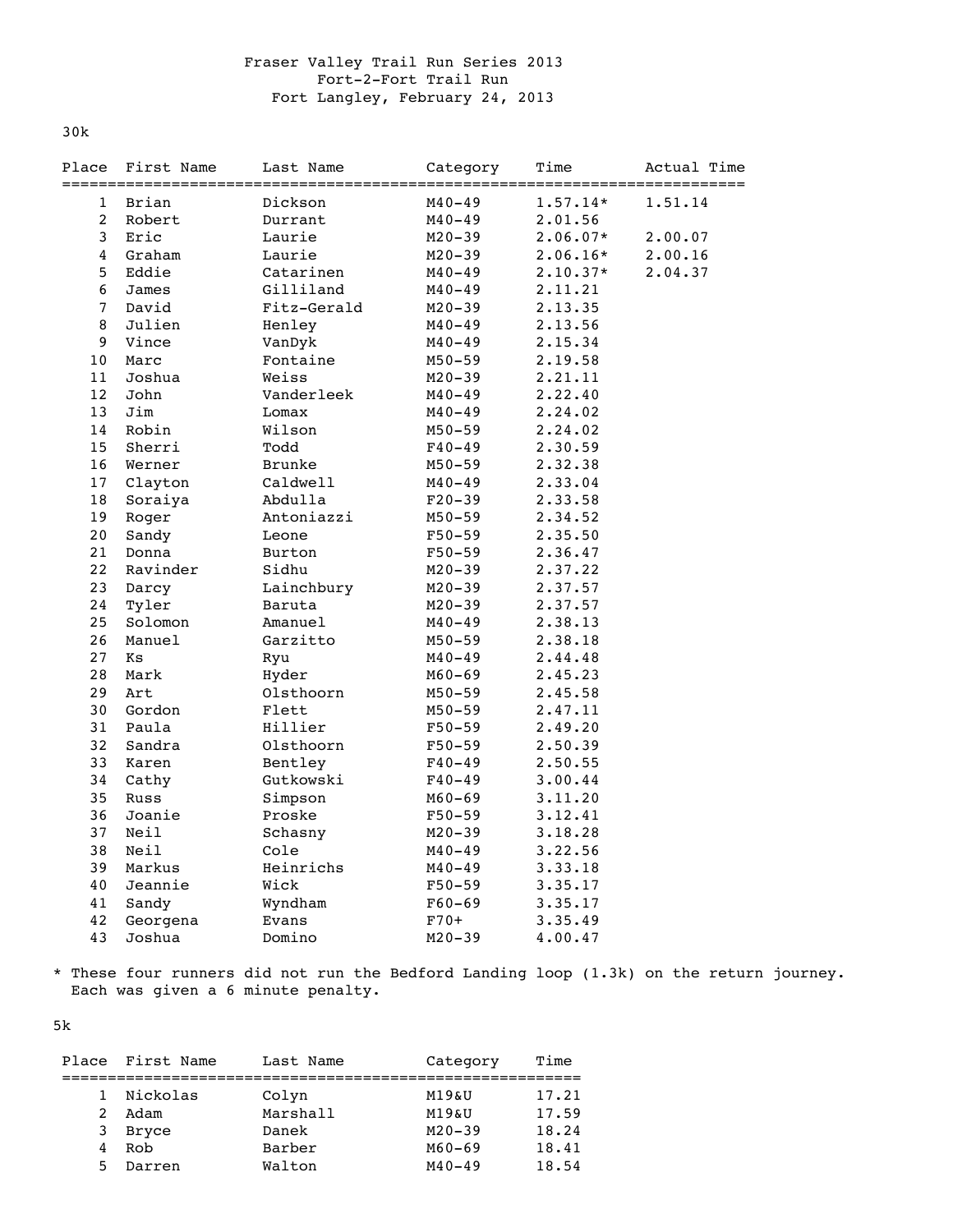| 6        | Mark                    | Gulka            | $M40 - 49$               | 19.15          |
|----------|-------------------------|------------------|--------------------------|----------------|
| 7        | Iqbal Singh             | Dhatt            | $M20 - 39$               | 19.27          |
| 8        | Olivia                  | Willett          | $F19\&U$                 | 19.37          |
| 9        | Sam                     | Willett          | M19&U                    | 19.41          |
| 10       | Daljit Singh            | Tiwana           | $M40 - 49$               | 19.44          |
| 11       | Adam                    | Slater           | M20-39                   | 20.12          |
| 12       | Ted                     | De St Croix      | $M50 - 59$               | 20.34          |
| 13       | Murray                  | Fisher           | M50-59                   | 20.53          |
| 14       | Anthony                 | Barber           | $M20 - 39$               | 21.04          |
| 15       | Curtis                  | Belliveau        | M20-39                   | 21.06          |
| 16       | Geoff                   | Hughes-Games     | $M50 - 59$               | 21.17          |
| 17       | Megan                   | Champoux         | $F19\&U$                 | 21.22          |
| 18       | <b>Brandt</b>           | Muncey-Buckley   | M19&U                    | 21.33          |
| 19       | Kyle                    | Barber           | M20-39                   | 22.05          |
| 20       | Vaclav                  | Slader           | M40-49                   | 22.15          |
| 21       | Benedict                | Canale           | M20-39                   | 22.28          |
| 22       | Sasha                   | Myers            | $F20-39$                 | 22.35          |
| 23       | Katrina                 | <b>Bates</b>     | $F20-39$                 | 22.36          |
| 24       | <b>Breanne</b><br>Kevin | DeJong           | $F19\&U$                 | 22.39          |
| 25<br>26 | Mike                    | Heath            | $M50 - 59$               | 23.46          |
| 27       | Anne                    | Sturgeon         | $M50 - 59$               | 23.49          |
| 28       | Randhir Singh           | Sturgeon<br>Drau | $F50 - 59$<br>$M20 - 39$ | 23.55<br>24.44 |
| 29       | Kimberly                | Hocken           | $F20-39$                 | 24.55          |
| 30       | Shivaun                 | Martz            | $F20-39$                 | 25.08          |
| 31       | Erin                    | Gillan           | $F20-39$                 | 25.19          |
| 32       | Arvinder                | Randhawa         | $M20 - 39$               | 25.26          |
| 33       | Paul                    | Higgins          | $M60 - 69$               | 25.53          |
| 34       | Guy                     | Demong           | $M20 - 39$               | 26.02          |
| 35       | Hilary                  | Zanatta          | $F20-39$                 | 26.09          |
| 36       | Brian                   | Parkinson        | $M70+$                   | 26.15          |
| 37       | Jess                    | Sarber           | F50-59                   | 26.24          |
| 38       | Dave                    | Palmer           | $M60 - 69$               | 26.30          |
| 39       | Tim                     | Thompson         | $M40 - 49$               | 26.46          |
| 40       | Rand                    | Buckley          | $M50 - 59$               | 26.49          |
| 41       | Jasbir                  | Atwal            | $F50 - 59$               | 26.50          |
| 42       | Adam                    | Rootham          | $M20 - 39$               | 26.56          |
| 43       | Tammy                   | Bailey           | $F50 - 59$               | 27.00          |
| 44       | Miriam                  | Williamson       | $F40 - 49$               | 27.31          |
| 45       | Susan                   | Eaton            | $F40 - 49$               | 27.35          |
| 46       | Mona                    | Sytsma           | $F20 - 39$               | 27.53          |
| 47       | Robert                  | Sytsma           | $M40 - 49$               | 27.53          |
| 48       | Carol                   | MacLaren         | $F40 - 49$               | 27.57          |
| 49       | Kristine                | Roney-Por        | $F40 - 49$               | 27.58          |
| 50       | Diane                   | Kitazaki         | $F40 - 49$               | 27.59          |
| 51       | Sarah                   | Champoux         | $F40 - 49$               | 27.59          |
| 52       | Catharina               | Rossi            | $F20-39$                 | 27.59          |
| 53       | Liz                     | Schurmann        | $F50 - 59$               | 27.59          |
| 54       | Rhea                    | Schurmann        | $F20 - 39$               | 27.59          |
| 55       | Sharon                  | Siemens          | $F40 - 49$               | 28.03          |
| 56       | <b>Brenda</b>           | Philip           | $F50 - 59$               | 28.08          |
| 57       | Valerie                 | Smith            | $F20-39$                 | 28.20          |
| 58       | Amanda                  | Robinson         | $F20-39$                 | 28.36          |
| 59       | William Al              | George           | $M70+$                   | 28.42          |
| 60       | Roxanne                 | Black            | $F40 - 49$               | 28.51          |
| 61<br>62 | Ryan                    | LaClair          | $M20 - 39$               | 28.56          |
| 63       | Nicole                  | Wilson           | $F20 - 39$               | 28.59          |
| 64       | Kim                     | Stepto<br>Hess   | $F40 - 49$<br>$F20-39$   | 29.06<br>29.17 |
| 65       | Megan<br>Amy            | Belliveau        | $F20-39$                 | 29.19          |
| 66       | Carrie                  | Bozzard          | $F20-39$                 | 29.44          |
| 67       | Shelley                 | Cameron          | F50-59                   | 29.55          |
| 68       | Barb                    | Wolfe            | F50-59                   | 30.02          |
| 69       | Pat                     | Cleave           | F50-59                   | 30.03          |
| 70       | Susan                   | Kishiuchi        | $F40 - 49$               | 30.15          |
|          |                         |                  |                          |                |